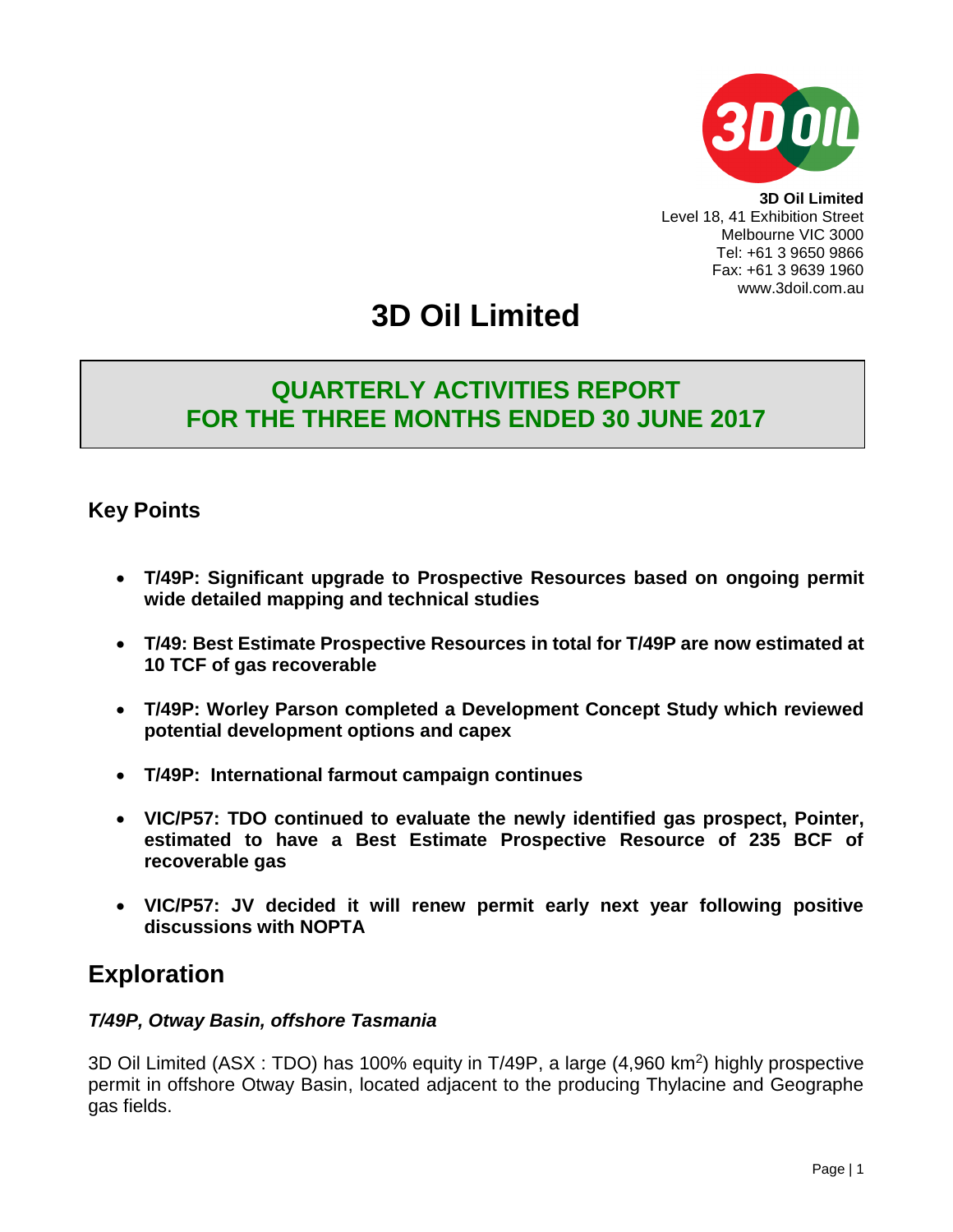During the quarter TDO updated the assessment of the Prospective Resources within T/49P as a result of ongoing permit wide technical studies. These studies also uncovered a new lead, Harbinger, which is located stratigraphically above the previously recognised Whistler Point Lead. The Harbinger Lead also displays a Class 3 AVO anomaly which strongly indicates the potential presence of gas.



*Two-way time base seal T/49P illustrating leads and Flanagan Prospect*

These studies also refined the structural model of the 3D defined Flanagan Prospect which resulted in minor adjustments to the Prospective Resources estimates.

Detailed mapping in conjunction with geological studies in the central and southern parts of T/49P resulted in significant upgrade to TDO's estimates of Prospective Resources for leads in this region. TDO's combined Best Estimate Prospective Resource for the leads in the central and southern area is now total 8.7 TCF recoverable.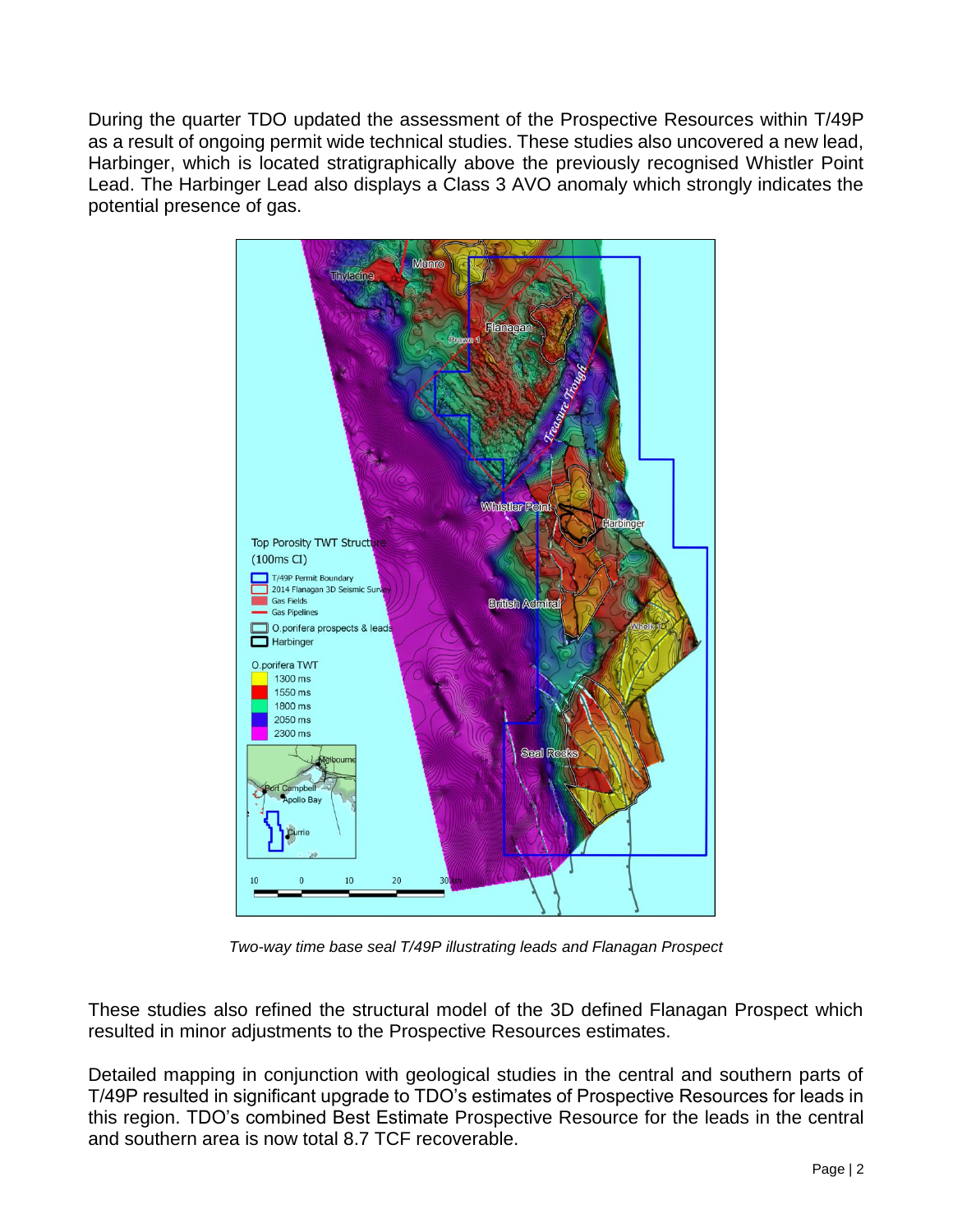During the quarter TDO commissioned WorleyParsons to undertake a Development Concept Study to review development options and capex following the requests of some potential farminees. The study evaluated both tie-in and stand-alone development options for a small and medium size gas field. The resulting report provides reliable capex estimates for economic modelling. This new economic modelling has demonstrated that even a small field (~500bcf) has a post-tax NPV of up to A\$350 million depending gas price assumptions. The modelling also confirmed previous modelling which indicated a TCF in T/49P has a potential value of approximately a A\$1 billion of post tax NPV.

| Gas                    |               |      |             |       |
|------------------------|---------------|------|-------------|-------|
| Location               | <b>Status</b> | Low  | <b>Best</b> | High  |
| Flanagan               | Prospect      | 0.53 | 1.34        | 2.74  |
| Munro (T/49P Part)     | Lead          | 0.04 | 0.19        | 0.57  |
| <b>Whistler Point</b>  | Lead          | 0.82 | 2.04        | 8.95  |
| <b>British Admiral</b> | Lead          | 0.37 | 1.03        | 4.45  |
| Seal Rocks             | Lead          | 0.95 | 4.64        | 10.64 |
| Harbinger              | Lead          | 0.33 | 0.79        | 1.43  |
| T/49P Total            |               | 3.04 | 10.03       | 28.77 |

### **T/49P Prospective Resource Estimate (TCF) Recoverable**

#### **T/49P Prospective Resource Estimate (MMbbl) Recoverable Condensate**

| <b>UUILUEIISALE</b>    |               |       |             |        |  |
|------------------------|---------------|-------|-------------|--------|--|
| Location               | <b>Status</b> | Low   | <b>Best</b> | High   |  |
| Flanagan               | Prospect      | 6.39  | 16.05       | 32.84  |  |
| Munro (T/49P Part)     | Lead          | 0.49  | 2.31        | 6.82   |  |
| <b>Whistler Point</b>  | Lead          | 9.85  | 24.47       | 107.35 |  |
| <b>British Admiral</b> | Lead          | 4.47  | 12.38       | 53.38  |  |
| Seal Rocks             | Lead          | 11.37 | 55.64       | 127.64 |  |
| <b>T/49P Total</b>     |               | 32.57 | 110.85      | 328.04 |  |

TDO continues its farmout process. Emphasis has been on the positive results of our recent technical studies to promote the potential of the T/49P permit. The company is engaged with a number of large international petroleum companies while discussions progress under confidentiality agreements. During the quarter TDO has engaged with a number of additional companies undertaking reviews of T/49P.

### *VIC/P57, Gippsland Basin, offshore Victoria*

.

TDO has a 24.9% interest in the VIC/P57 exploration permit in the offshore Gippsland Basin with our Joint Venture partner Hibiscus Petroleum.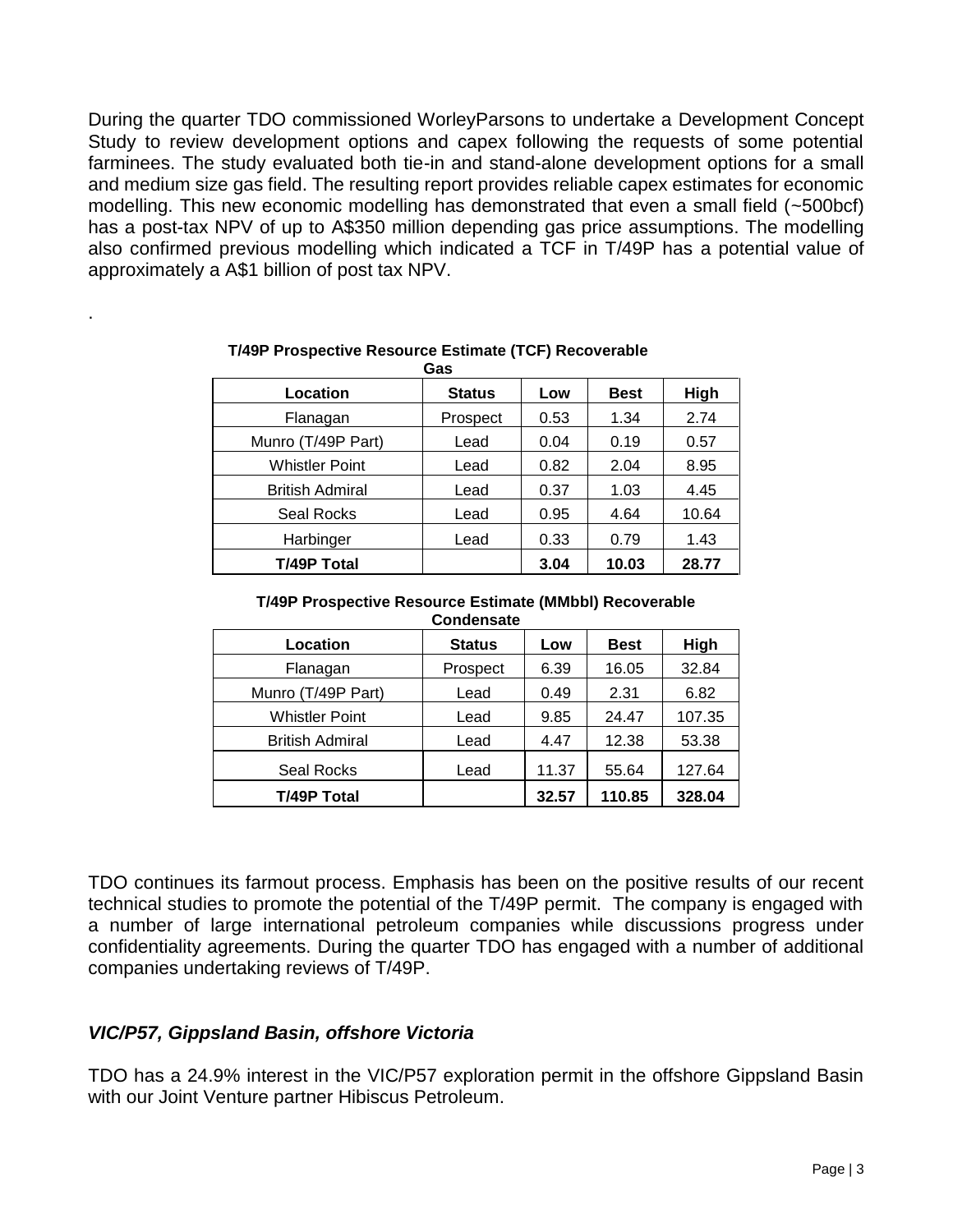TDO, as technical advisor for the VIC/P57 Joint Venture, has completed a comprehensive prospectivity review in order to build an inventory of leads and prospects of the permit. The aim was to establish the optimal near-term exploration strategy for the permit. This work has resulted in maturation of the Felix and Pointer prospects and a series of Top Latrobe oil leads. The distribution of the leads and prospects identified as a result of the evaluation are shown in the map below.



*Top Latrobe Depth*

The Felix Prospect presents as the lowest risk target with volumetric estimates conducted for the entire structure resulting in a Best Estimate Prospective Resource of 24MMbbls recoverable oil (16 MMbbls within VIC/P57). The Pointer Prospect has been determined as the lowest risk gas target, volumetric calculations conducted for the entire feature resulting in a Best Estimate of 250Bcf recoverable gas (235 BCF within VIC/P57).

Volumetric estimates detailing the Prospective Resources for VIC/P57 area are shown in the table below. These estimates confirm that the permit holds significant value to the Joint Venture.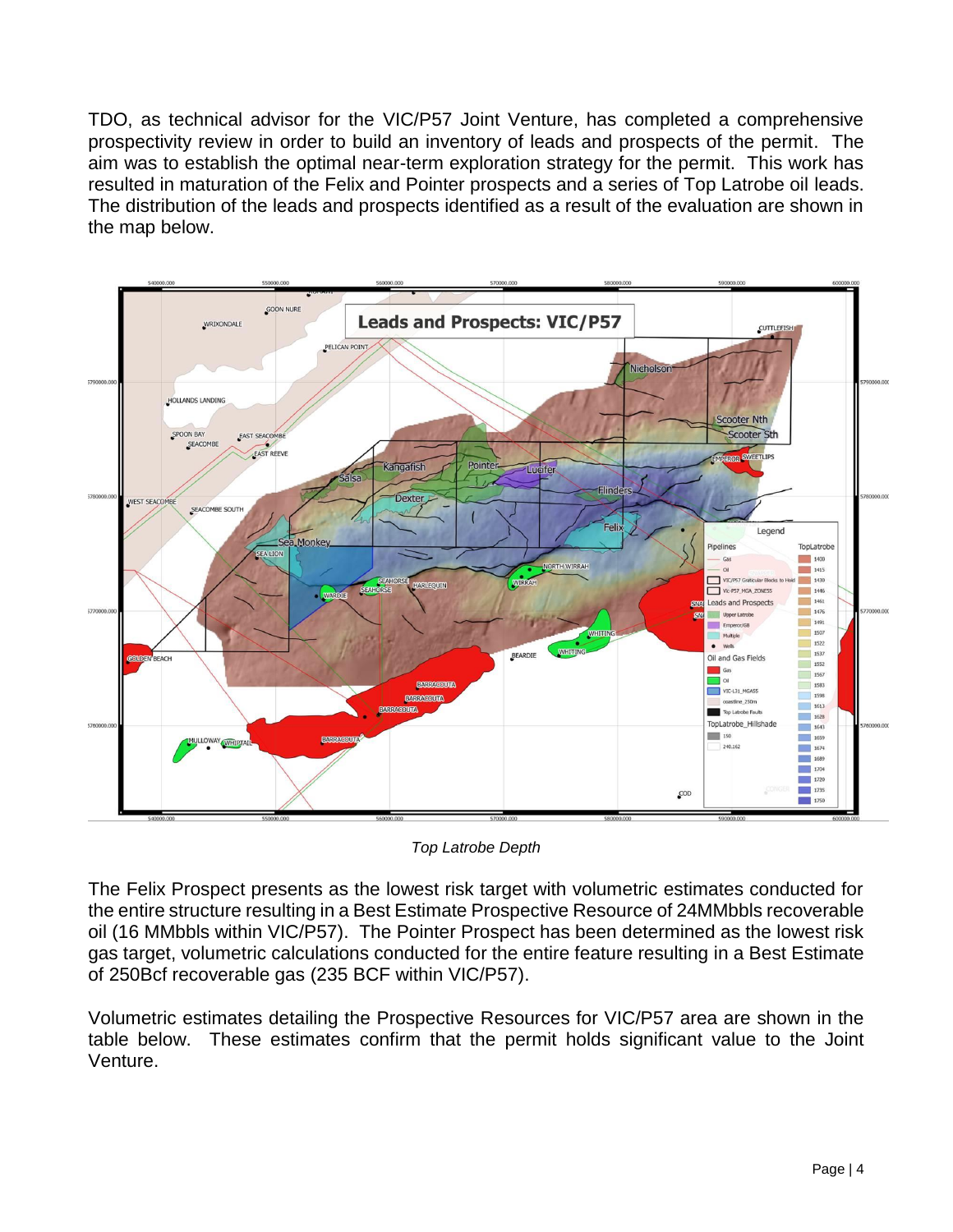| Location             | <b>Status</b> | Low   | <b>Best</b> | High  |  |
|----------------------|---------------|-------|-------------|-------|--|
| Felix                | Prospect      | 6.84  | 15.94       | 26.94 |  |
| Salsa                | Lead          | 10.65 | 15.09       | 20.57 |  |
| <b>Nicholson</b>     | Lead          | 3.4   | 7.86        | 14.68 |  |
| Scooter              | Lead          | 0.54  | 1.24        | 2.27  |  |
| <b>VIC/P57 Total</b> |               | 21.43 | 40.13       | 64.46 |  |

#### **VIC/P57 Prospective Resource Estimate (MMbbls) Recoverable Oil**

#### **VIC/P57 Prospective Resource Estimate (Bcf) Recoverable Gas**

| Location      | <b>Status</b> | Low    | <b>Best</b> | High   |
|---------------|---------------|--------|-------------|--------|
| Pointer       | Prospect      | 140.1  | 235.26      | 364.91 |
| Dexter        | Lead          | 36.96  | 131.98      | 259.14 |
| VIC/P57 Total |               | 177.06 | 367.24      | 624.05 |

The VIC/P57 joint venture has agreed to renew the permit for a further five-year period following discussions with the National Offshore Petroleum Authority (NOPTA). The permit ends in January 2018 however the renewal application will need to be lodged well in advance of that date.

The work program in the primary term of the renewal period, the first 3 years, will be designed to de-risk and high grade the prospect inventory to ultimately mature drill-ready prospects.

#### *New Ventures*

TDO continually reviews new opportunities in a prudent and diligently manner. In April TDO submitted a bid for an east coast permit with significant gas potential. TDO expects to be advised of the outcome of its bid later in 2017.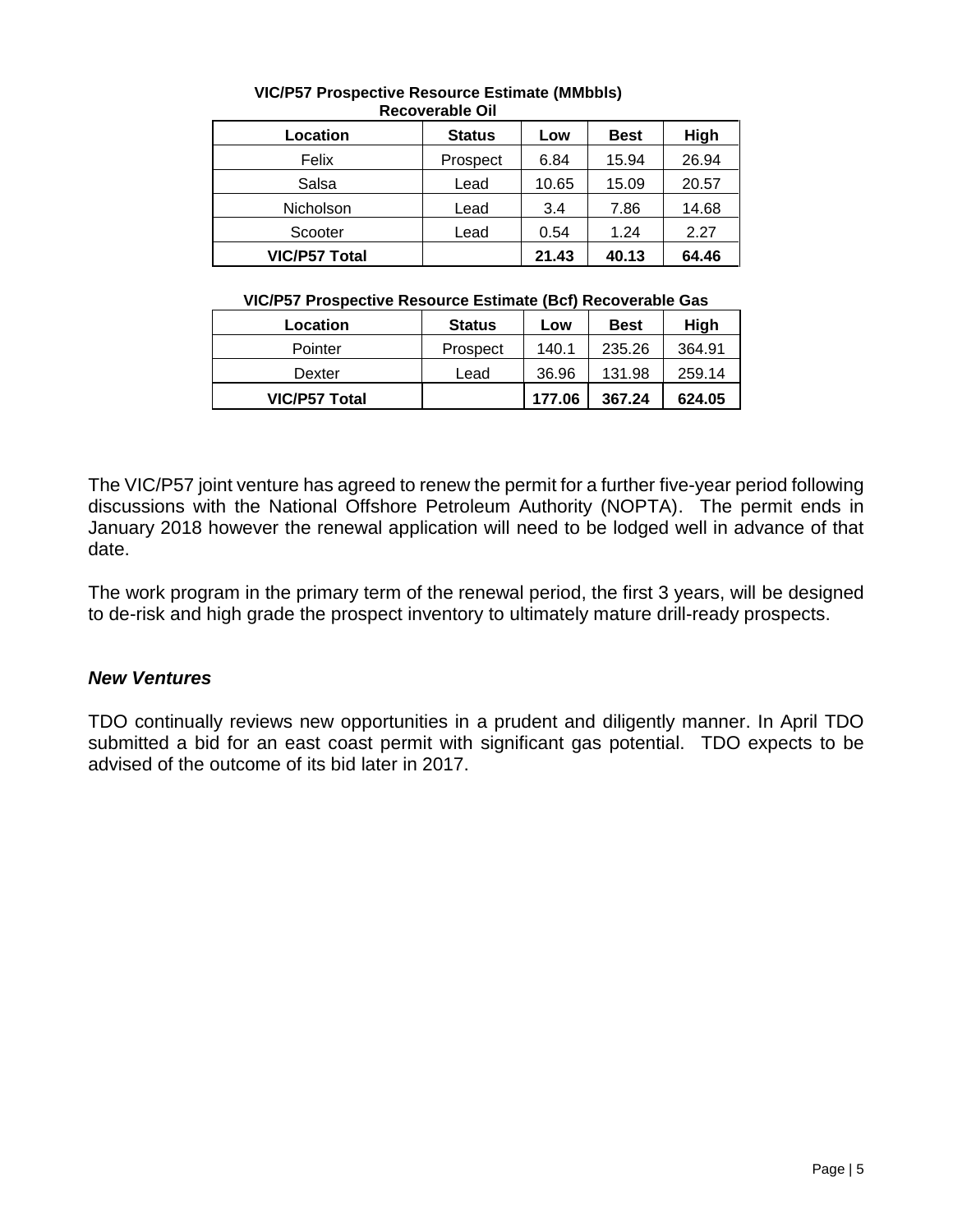#### **TDO Petroleum Tenement Holdings**

| <b>Tenement and</b><br>Location                          | <b>TDO beneficial</b><br>interest at<br>31March17 | <b>Beneficial interest</b><br>acquired /<br>(disposed) | <b>TDO beneficial</b><br>interest at 30June17 |
|----------------------------------------------------------|---------------------------------------------------|--------------------------------------------------------|-----------------------------------------------|
| VIC/P57 offshore<br>Gippsland Basin,<br>Victoria         | 24.9%                                             | nil                                                    | 24.9%                                         |
| T/49P offshore<br>Otway Basin,<br>Tasmania               | 100%                                              | nil                                                    | 100%                                          |
| WA-527-P offshore<br>Roebuck Basin,<br>Western Australia | 100%                                              | nil                                                    | 100%                                          |

As at 30 June 2017, TDO petroleum tenement holdings were:

#### **Qualified Petroleum Reserves and Resources Evaluator Statement**

The Prospective Resources estimates in this release are based on, and fairly represent, information and supporting documents prepared by, or under the supervision of Mr Matthew Boyd and Dr David Briguglio, who are employed full-time by 3D Oil Limited as Senior Geoscientists. Matthew holds a BSc. in Earth Science and has more than 20 years practicing in Petroleum Geosciences. He is a member of the American Association of Petroleum Geologists (AAPG). David holds a BSc.Hons and PhD in Petroleum Geoscience and has been practicing as a Petroleum Geoscientist for 8 years. Mr Boyd and Dr Briguglio are qualified in accordance with ASX listing rule 5.41 and have consented in writing to the inclusion of the information in the form and context in which it appears.

#### **Prospective Resources**

The estimates have been prepared by the company in accordance with the definitions and guidelines set forth in the Petroleum Resources Management System, 2011 approved by the Society of Petroleum Engineer. Prospective Resource estimates are for recoverable volumes and unless otherwise stated this report quotes Best Estimates and gross volumes. The estimates are unrisked and have not been adjusted for both an associated chance of discovery and a chance of development.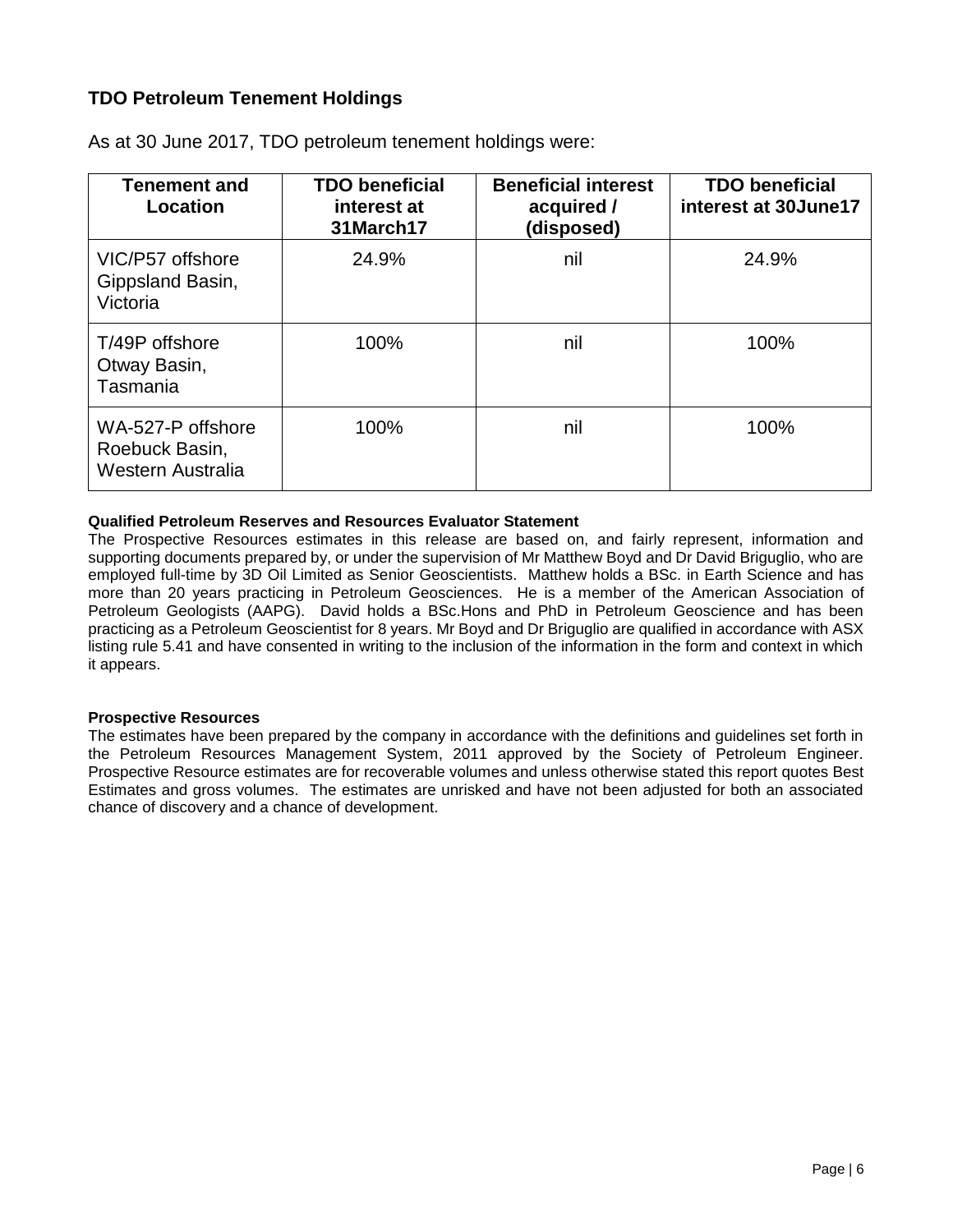*+Rule 5.5*

## **Appendix 5B**

### **Mining exploration entity and oil and gas exploration entity quarterly report**

Introduced 01/07/96 Origin Appendix 8 Amended 01/07/97, 01/07/98, 30/09/01, 01/06/10, 17/12/10, 01/05/13, 01/09/16

| Name of entity        |                                   |
|-----------------------|-----------------------------------|
| <b>3D OIL LIMITED</b> |                                   |
|                       |                                   |
| <b>ABN</b>            | Quarter ended ("current quarter") |

|     | <b>Consolidated statement of cash flows</b>       | <b>Current quarter</b><br>\$A'000 | Year to date (12<br>months)<br>\$A'000 |
|-----|---------------------------------------------------|-----------------------------------|----------------------------------------|
| 1.  | Cash flows from operating activities              |                                   |                                        |
| 1.1 | Receipts from customers                           |                                   |                                        |
| 1.2 | Payments for                                      |                                   |                                        |
|     | exploration & evaluation<br>(a)                   | (104)                             | (488)                                  |
|     | development<br>(b)                                |                                   |                                        |
|     | production<br>(c)                                 |                                   |                                        |
|     | staff costs<br>(d)                                | (126)                             | (771)                                  |
|     | administration and corporate costs<br>(e)         | (74)                              | (439)                                  |
| 1.3 | Dividends received (see note 3)                   |                                   |                                        |
| 1.4 | Interest received                                 | 6                                 | 13                                     |
| 1.5 | Interest and other costs of finance paid          |                                   |                                        |
| 1.6 | Income taxes paid                                 |                                   |                                        |
| 1.7 | Research and development refunds                  |                                   |                                        |
| 1.8 | Other (provide details if material)               |                                   |                                        |
| 1.9 | Net cash from / (used in) operating<br>activities | (298)                             | (1,685)                                |

|     | Cash flows from investing activities |
|-----|--------------------------------------|
| 2.1 | Payments to acquire:                 |
|     | property, plant and equipment<br>(a) |
|     | tenements (see item 10)<br>(b)<br>-  |
|     | investments<br>(C)                   |
|     | other non-current assets<br>(d)      |

+ See chapter 19 for defined terms

*1 September 2016* Page 1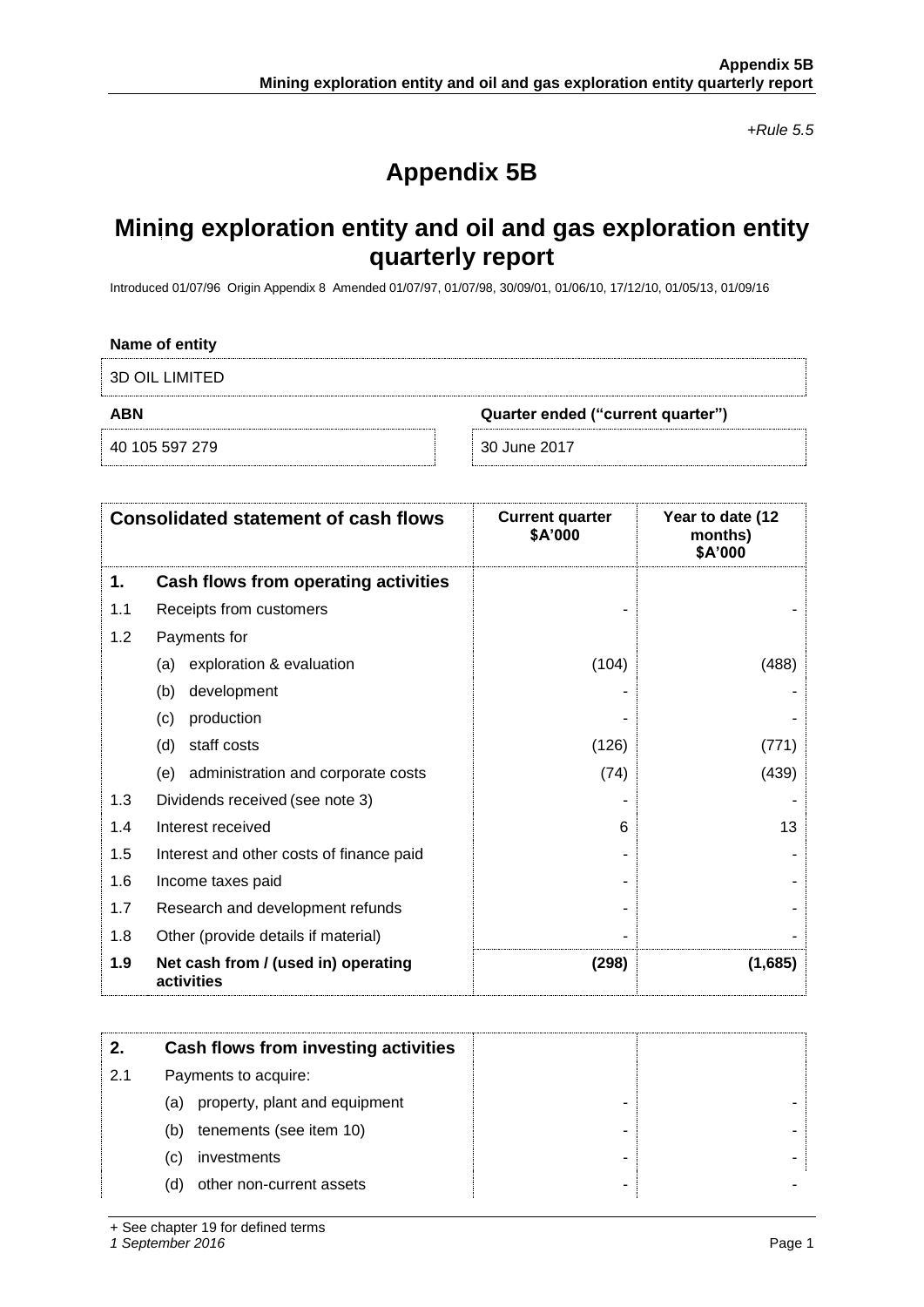|     | <b>Consolidated statement of cash flows</b>         | <b>Current quarter</b><br>\$A'000 | Year to date (12<br>months)<br>\$A'000 |
|-----|-----------------------------------------------------|-----------------------------------|----------------------------------------|
| 2.2 | Proceeds from the disposal of:                      |                                   |                                        |
|     | property, plant and equipment<br>(a)                |                                   |                                        |
|     | tenements (see item 10)<br>(b)                      |                                   |                                        |
|     | (c)<br>investments                                  |                                   |                                        |
|     | (d)<br>other non-current assets                     |                                   |                                        |
| 2.3 | Cash flows from loans to other entities             |                                   |                                        |
| 2.4 | Dividends received (see note 3)                     |                                   |                                        |
| 2.5 | Other:                                              |                                   |                                        |
|     | - cash acquired on increase in interest in<br>T/49P |                                   | 3                                      |
|     | - cash on deposit <sup>1</sup>                      | (1,000)                           | (1,000)                                |
| 2.6 | Net cash from / (used in) investing<br>activities   | (1,000)                           | (997)                                  |

**<sup>1</sup>**Included in the amount noted above is \$1 million of cash on deposit held with a term to maturity greater than 3 months.

| 3.   | Cash flows from financing activities                                           |  |
|------|--------------------------------------------------------------------------------|--|
| 3.1  | Proceeds from issues of shares                                                 |  |
| 3.2  | Proceeds from issue of convertible notes                                       |  |
| 3.3  | Proceeds from exercise of share options                                        |  |
| 3.4  | Transaction costs related to issues of<br>shares, convertible notes or options |  |
| 3.5  | Proceeds from borrowings                                                       |  |
| 3.6  | Repayment of borrowings                                                        |  |
| 3.7  | Transaction costs related to loans and<br>borrowings                           |  |
| 3.8  | Dividends paid                                                                 |  |
| 3.9  | Other (provide details if material)                                            |  |
| 3.10 | Net cash from / (used in) financing<br>activities                              |  |

|     | Net increase / (decrease) in cash and<br>cash equivalents for the period |         |         |
|-----|--------------------------------------------------------------------------|---------|---------|
| 4.1 | Cash and cash equivalents at beginning of<br>period                      | 2,550   | 4,014   |
| 4.2 | Net cash from / (used in) operating<br>activities (item 1.9 above)       | (298)   | (1,685) |
| 4.3 | Net cash from / (used in) investing activities<br>(item 2.6 above)       | (1,000) | (997)   |
| 4.4 | Net cash from / (used in) financing activities<br>(item 3.10 above)      |         |         |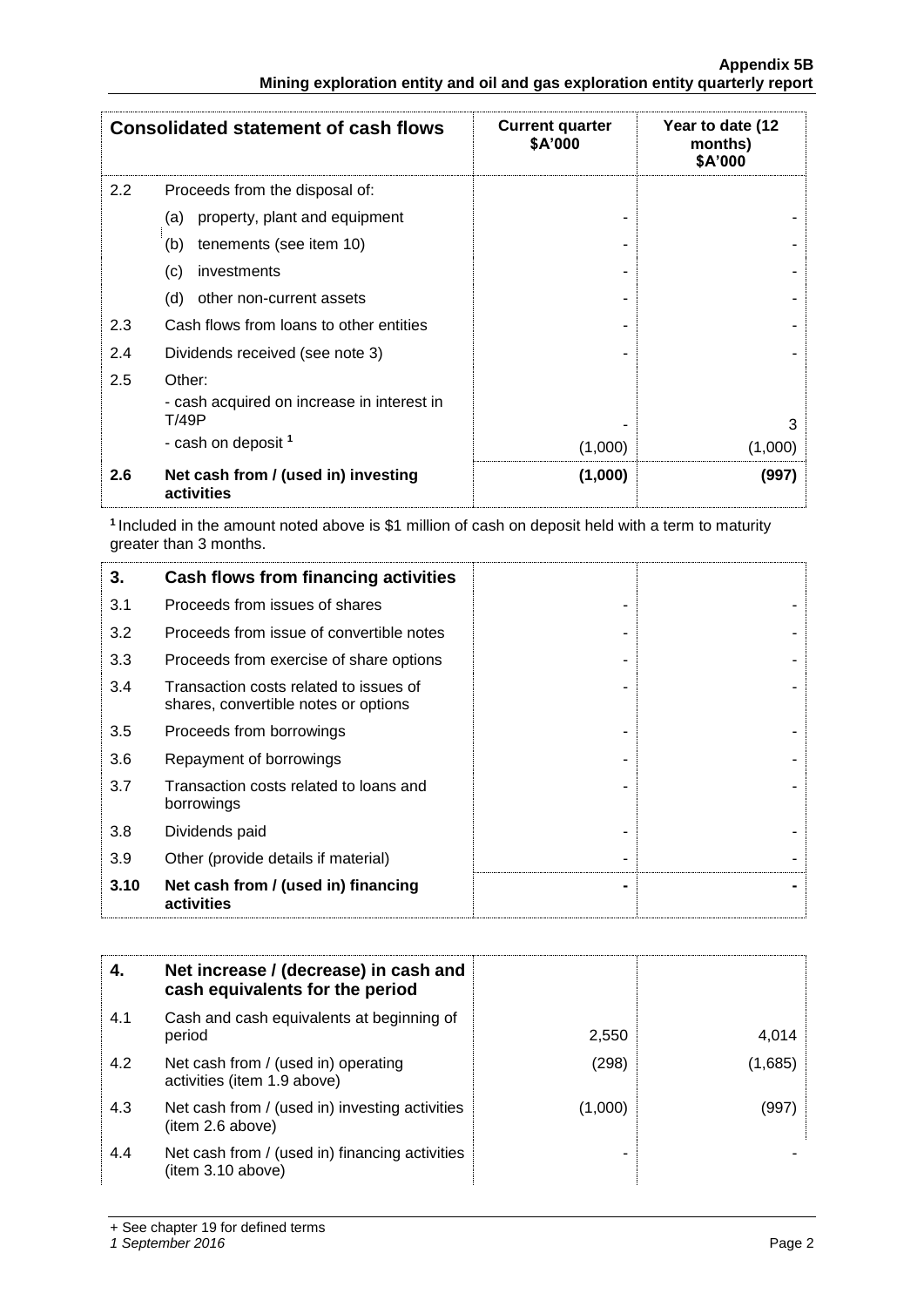|     | Consolidated statement of cash flows                       | <b>Current quarter</b><br>\$A'000 | Year to date (12<br>months)<br>\$A'000 |
|-----|------------------------------------------------------------|-----------------------------------|----------------------------------------|
| 4.5 | Effect of movement in exchange rates on<br>cash held       | 52                                |                                        |
| 4.6 | Cash and cash equivalents at end of<br>period <sup>1</sup> | 1.304                             | 1.304                                  |

**<sup>1</sup>**The cash balance above excludes \$1 million of cash on deposit with a maturity date greater than 3 months.

| 5.  | Reconciliation of cash and cash<br>equivalents<br>at the end of the quarter (as shown in the<br>consolidated statement of cash flows) to the<br>related items in the accounts | <b>Current quarter</b><br>\$A'000 | <b>Previous quarter</b><br>\$A'000 |
|-----|-------------------------------------------------------------------------------------------------------------------------------------------------------------------------------|-----------------------------------|------------------------------------|
| 5.1 | <b>Bank balances</b>                                                                                                                                                          | 1,093                             | 2,339                              |
| 5.2 | Call deposits                                                                                                                                                                 | 117                               | 117                                |
| 5.3 | <b>Bank overdrafts</b>                                                                                                                                                        | -                                 |                                    |
| 5.4 | Other - Bank Guarantee                                                                                                                                                        | 94                                | 94                                 |
| 5.5 | Cash and cash equivalents at end of<br>quarter (should equal item 4.6 above) <sup>1</sup>                                                                                     | 1.304                             | 2.550                              |

**<sup>1</sup>**The cash balance above excludes \$1 million of cash on deposit with a maturity date greater than 3 months.

| 6. | Payments to directors of the entity and their associates | <b>Current quarter</b> |
|----|----------------------------------------------------------|------------------------|
|----|----------------------------------------------------------|------------------------|

- 6.1 Aggregate amount of payments to these parties included in item 1.2
- 6.2 Aggregate amount of cash flow from loans to these parties included in item 2.3
- 6.3 Include below any explanation necessary to understand the transactions included in items 6.1 and 6.2

Salaries, superannuation, consulting fees and Director's fees paid to directors and related entities during the June 2017 quarter.

| 7. | Payments to related entities of the entity and their |  |  |  |
|----|------------------------------------------------------|--|--|--|
|    | associates                                           |  |  |  |

- 7.1 Aggregate amount of payments to these parties included in item 1.2
- 7.2 Aggregate amount of cash flow from loans to these parties included in item 2.3
- 7.3 Include below any explanation necessary to understand the transactions included in items 7.1 and 7.2

| <b>Current quarter</b> | \$A'000 |  |
|------------------------|---------|--|
|                        |         |  |
|                        |         |  |
|                        |         |  |
|                        |         |  |
|                        |         |  |

-

| <b>Current quarter</b><br>\$A'000 |
|-----------------------------------|
| 121                               |
|                                   |
|                                   |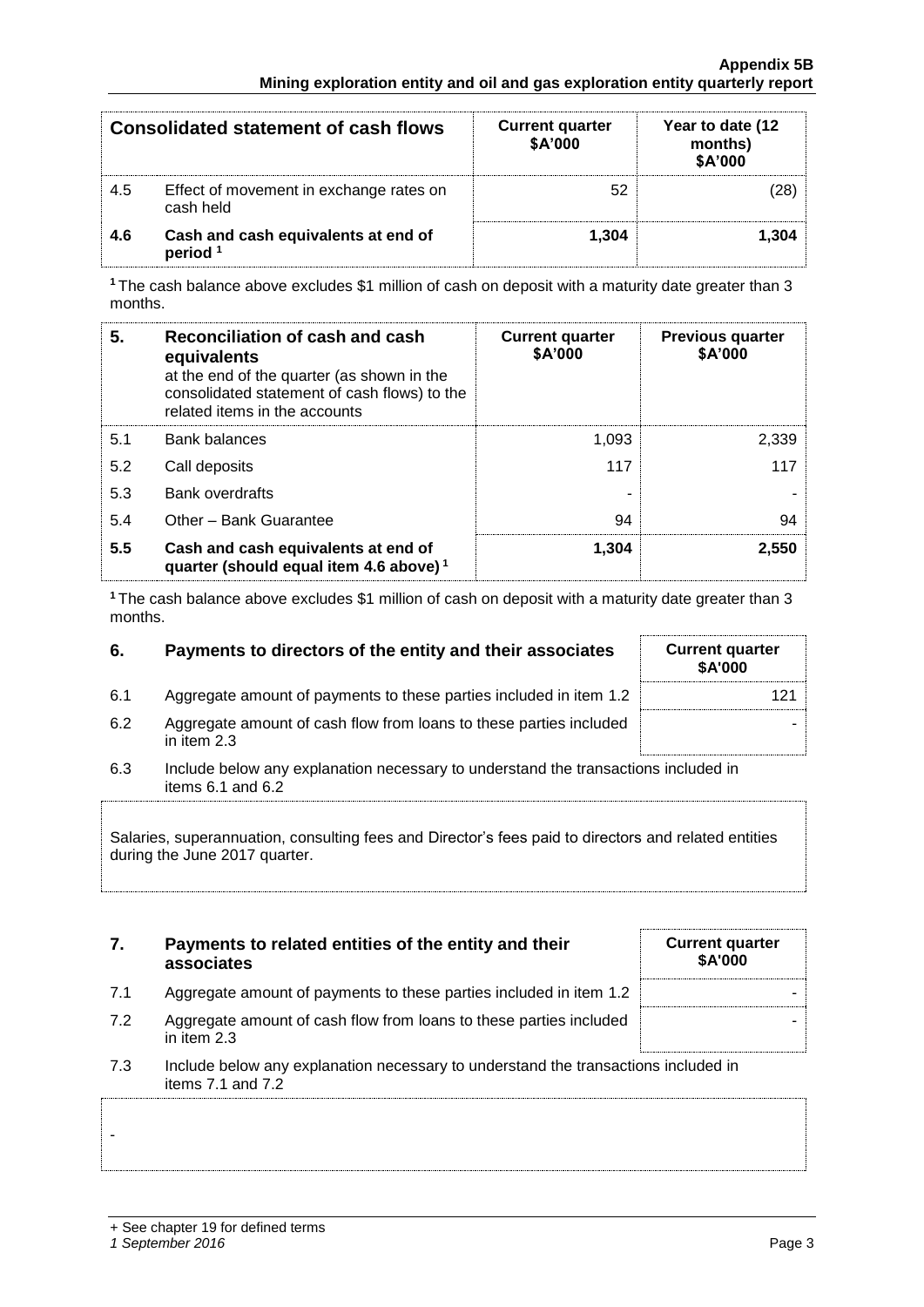| 8.                 | <b>Financing facilities available</b><br>Add notes as necessary for an<br>understanding of the position | <b>Total facility amount</b><br>at quarter end<br>\$A'000 | Amount drawn at<br>quarter end<br>\$A'000 |  |
|--------------------|---------------------------------------------------------------------------------------------------------|-----------------------------------------------------------|-------------------------------------------|--|
| 8.1                | Loan facilities                                                                                         | -                                                         |                                           |  |
| 8.2                | Credit standby arrangements                                                                             | -                                                         |                                           |  |
| 8.3                | Other (please specify)                                                                                  |                                                           |                                           |  |
| $\Omega$ $\Lambda$ | loclude below a description of each facility above including the lender, interest rate and              |                                                           |                                           |  |

8.4 Include below a description of each facility above, including the lender, interest rate and whether it is secured or unsecured. If any additional facilities have been entered into or are proposed to be entered into after quarter end, include details of those facilities as well.

| 9.  | <b>Estimated cash outflows for next quarter</b> | \$A'000 |
|-----|-------------------------------------------------|---------|
| 9.1 | Exploration and evaluation                      | 100.    |
| 9.2 | Development                                     |         |
| 9.3 | Production                                      |         |
| 9.4 | Staff costs                                     | 160.    |
| 9.5 | Administration and corporate costs              | 110     |
| 9.6 | Other (provide details if material)             |         |
| 9.7 | <b>Total estimated cash outflows</b>            | 370     |

| 10.  | <b>Changes in</b><br>tenements<br>(items 2.1(b) and<br>$2.2(b)$ above)                            | <b>Tenement</b><br>reference<br>and<br>location | <b>Nature of interest</b> | Interest at<br>beginning<br>of quarter | <b>Interest</b><br>at end of<br>quarter |
|------|---------------------------------------------------------------------------------------------------|-------------------------------------------------|---------------------------|----------------------------------------|-----------------------------------------|
| 10.1 | Interests in mining<br>tenements and<br>petroleum tenements<br>lapsed, relinquished<br>or reduced |                                                 |                           |                                        |                                         |
| 10.2 | Interests in mining<br>tenements and<br>petroleum tenements<br>acquired or increased              |                                                 |                           |                                        |                                         |

-